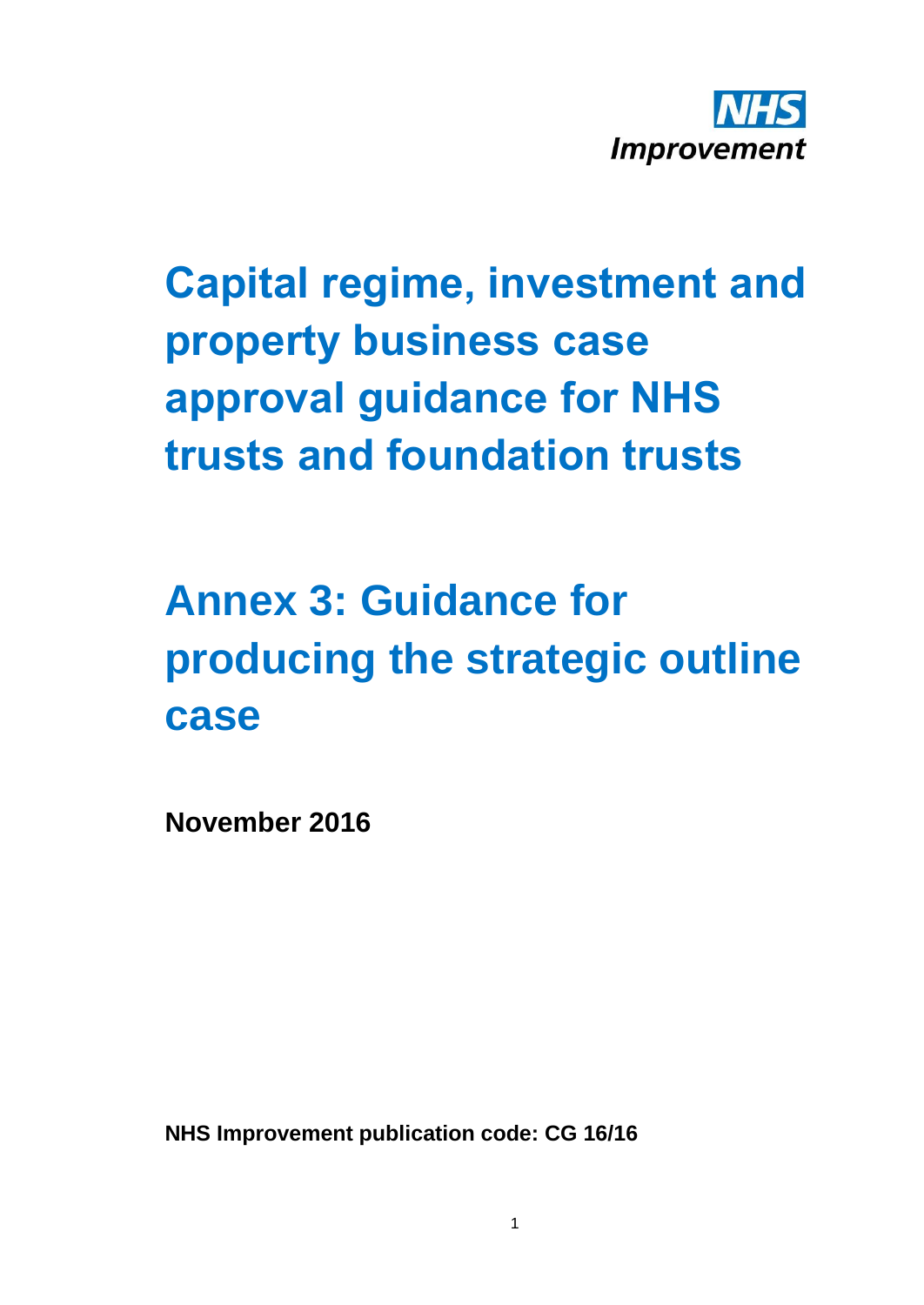- 1.1 This guidance is for foundation trusts in financial distress and all NHS trusts that are developing proposals for major capital investments. A major capital investment is defined as one with an expected capital cost of £30 million or more (or any investment scheme above £15 million requiring access to Department of Health (DH) finance. The guidance explains:
	- why a strategic outline case (SOC) is necessary
	- what it should contain
	- what happens to the SOC after it is submitted.
- 1.2 All proposals for major capital investment must demonstrate that they are service-led, centred on patients' needs and have a clear vision across the health and social care system. They must show that local people and staff have been involved from the outset in developing the vision, exploring the opportunities and constraints, developing options and deciding the solutions.

### **Why the SOC is necessary**

- 1.3 The purpose of the SOC is to provide the information needed to enable NHS Improvement, DH and Her Majesty's Treasury (HMT) to approve the business case for progression to outline business case (OBC).
- 1.4 Under the DH/HMT scheme of delegation, foundation trusts in financial distress and all NHS trusts will be required to provide a SOC for all schemes with a capital investment value over £30 million (and for any schemes above £15 million that require access to DH finance). Schemes with a capital investment value over £50 million will require NHS Improvement, DH and HMT approval at SOC, OBC and full business case (FBC) stages.
- 1.5 Trusts are asked to note that a SOC does not replace the OBC. Approved schemes will subsequently require OBC approval before they can begin procurement by advertising in the *Official Journal of the European Union* (*OJEU*).

#### **Content of the SOC**

- 1.6 The SOC should cover:
	- strategic context
	- health service need
	- formulation of options
	- affordability in capital and revenue terms
	- timetable and deliverability.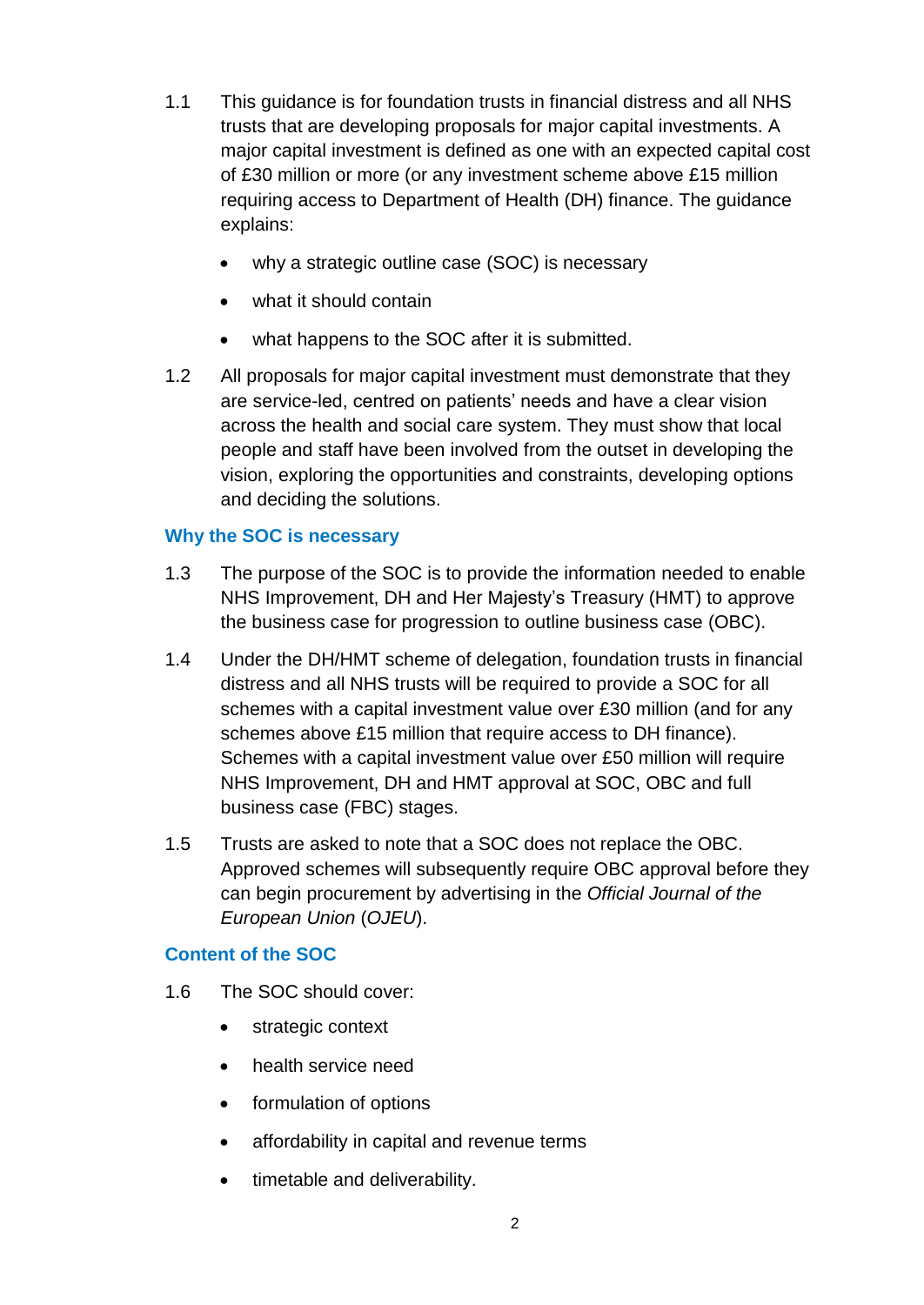- 1.7 While most major capital investments will be made by NHS trusts or foundation trusts (collectively referred to as trusts), explicit support for the scheme will need to be secured from the trust's main commissioners. The SOC will be expected to be 'owned' by the whole health community and written support for it will be required from the trust's main commissioners.
- 1.8 Where service change or reconfigurations are being considered by providers and commissioners as part of local health system proposals, NHS England's guidance, *Planning, [assuring and delivering service](https://www.england.nhs.uk/wp-content/uploads/2015/10/plan-ass-deliv-serv-chge.pdf)  [change for patients](https://www.england.nhs.uk/wp-content/uploads/2015/10/plan-ass-deliv-serv-chge.pdf)*, published in November 2015, should be consulted. The guidance sets out how NHS England tests new service changes or reconfiguration proposals through independent review and assurance. By following the process set out in the NHS England guidance, organisations may avoid any potential challenge to the proposals. Provided they contain sufficiently mature analysis, the pre-consultation business case (PCBC) and decision-making business case (DMBC), as required under the NHS England guidance, can be used to inform the SOC as required under the NHS Improvement guidance.

#### **SOC process**

- 1.9 Foundation trusts in financial distress and all NHS trusts will be required to secure approval from their trust board before the SOC is submitted to NHS Improvement. Trusts will be asked to provide a trust board minute demonstrating full sign-off for the SOC. The NHS Improvement regional managing director and regional finance teams will review the SOC proposal and recommend whether or not the SOC should be approved by NHS Improvement. Where a scheme has a capital investment value over £50 million, the proposal will require approval from the NHS Improvement Resources Committee, NHS Improvement Board, DH and HMT before it can progress. When NHS Improvement has approved schemes with a value over £50 million, it will submit the SOC to DH for review and approval by ministers.
- 1.10 To progress, schemes must demonstrate compelling evidence of health service need and deliverability. NHS Improvement will assess the health service need and how proposals align with a trust's strategic plans. For schemes over £50 million, NHS Improvement is responsible for reviewing all aspects of the business case. DH will also review all aspects of the case. Trusts are asked to note that close attention will be given to the factors that influence the delivery of the scheme, including the strength of stakeholder support, the quality of project management arrangements and technical considerations.
- 1.11 Foundation trusts in financial distress and all NHS trusts are asked to note that it is a requirement that all approved SOC for schemes over